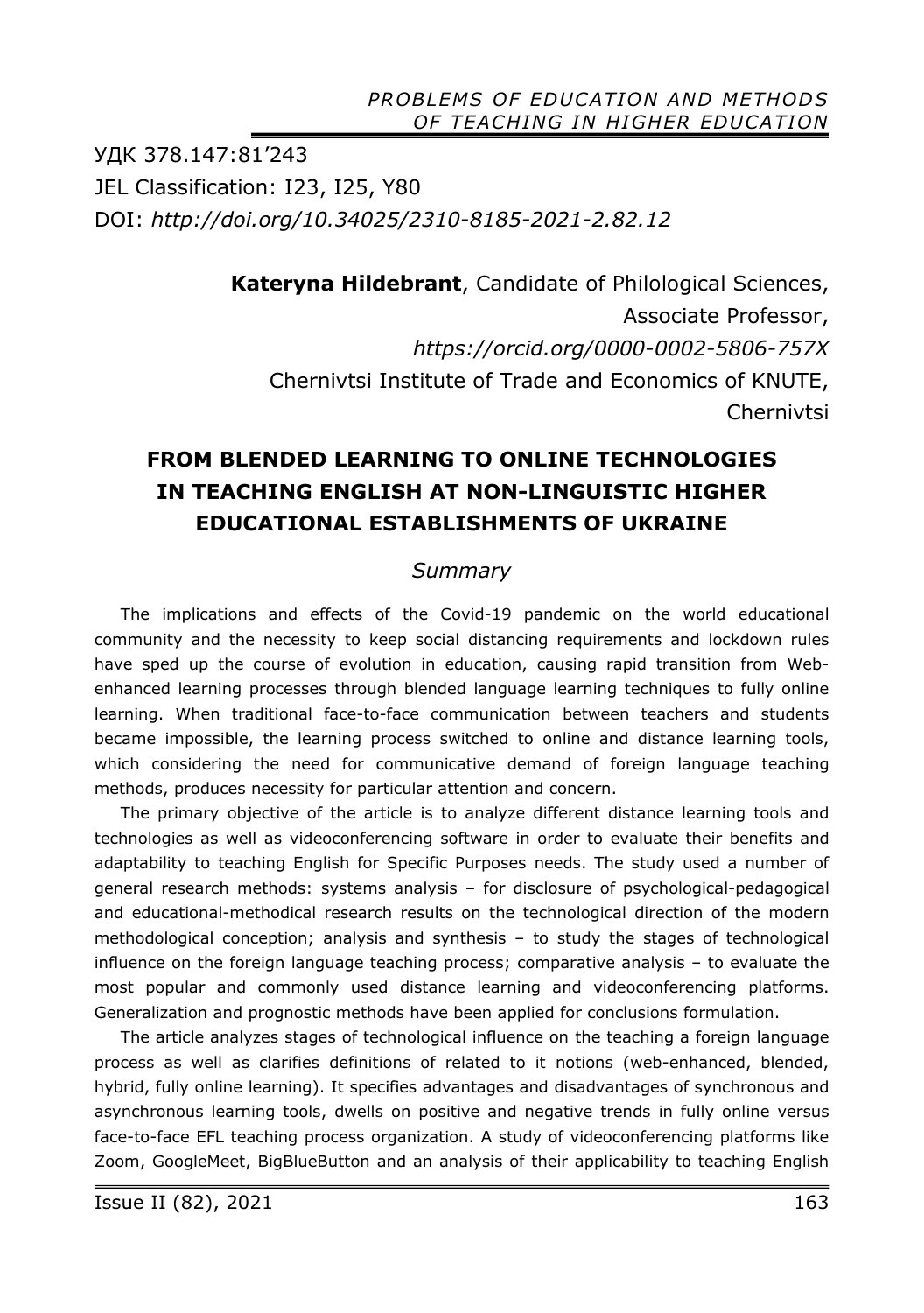needs has been carried out. Conducted analysis of distance learning tools, online teaching technologies as well as videoconferencing software is of practical importance for foreign language teachers who organize online language classes and can be applied for teaching English for Specific Purposes needs. Further research will be needed to analyze the characteristics and features of an array of distance education platforms as well as videoconferencing software that did not fit into the scope of this article.

*Keywords:* technological influence, face-to-face/ web-enhanced/ blended/ hybrid/ fully online learning model, synchronous/ asynchronous tools, distance education platform, videoconferencing software

*Number of sources – 8; number of tables – 1.* 

**К.Й. Гільдебрант**, к.ф.н., доцент, *https://orcid.org/0000-0002-5806-757X*  Чернівецький торговельно-економічний інститут КНТЕУ, м. Чернівці

# **ВІД МОДЕЛЕЙ ЗМІШАНОГО НАВЧАННЯ ДО ТЕХНОЛОГІЇ ВИКЛАДАННЯ АНГЛІЙСЬКОЇ МОВИ ОНЛАЙН В НЕЛІНГВІСТИЧНИХ ВИЩИХ НАВЧАЛЬНИХ ЗАКЛАДАХ УКРАЇНИ**

#### *Анотація*

**Актуальність. Постановка проблеми.** Глобальні наслідки пандемії Covid-19, необхідність дотримання вимог соціальної дистанції та правил локдауну призвели до прискореної еволюції освітнього процесу, спричинивши швидкий перехід від збагаченого інтернет-технологіями традиційного аудиторного навчання, технологій змішаного навчання до повноцінної online-організації освітнього процесу. Коли традиційне особисте спілкування між викладачами та студентами стало неможливим, процес навчання перейшов на інструменти online та дистанційного навчання, які, враховуючи вимогу актуалізації комунікативного спрямування у викладанні іноземної мови, потребують особливої уваги та розгляду.

Основною **метою статті** є аналіз різних засобів та технологій дистанційного навчання, а також програмного забезпечення для відеоконференцій, щоб оцінити їхні переваги/недоліки та пристосованість до викладання англійської мови професійного спрямування. **Методологія.** У дослідженні використано низку загальнонаукових методів: системний аналіз результатів психолого-педагогічних та навчальнометодичних досліджень технологізації сучасної методологічної концепції; аналіз та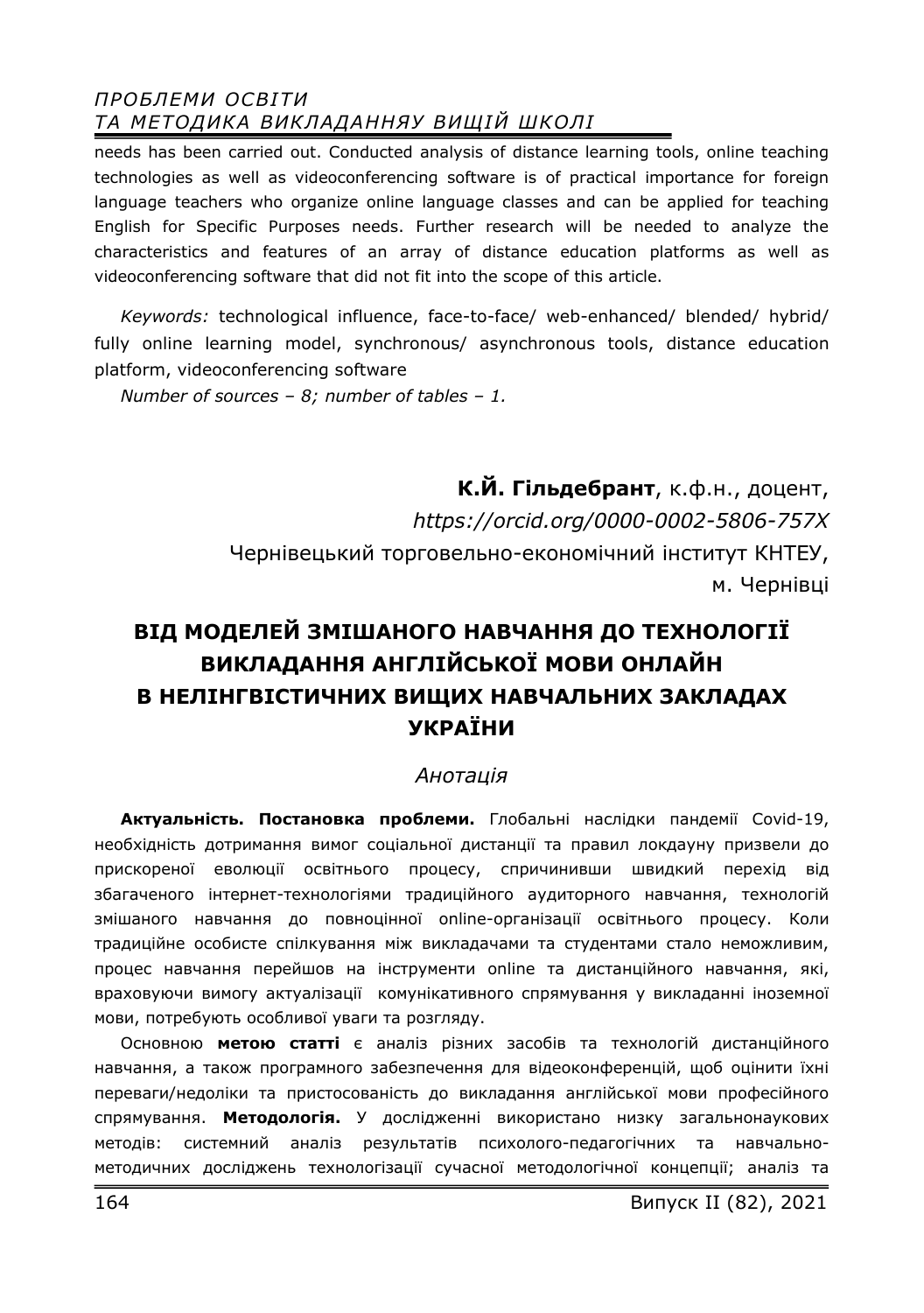синтез для вивчення етапів технологічного впливу на процес викладання іноземної мови; порівняльний аналіз – для оцінки найпопулярніших та найбільш часто використовуваних платформ дистанційного навчання та відеоконференцій. Узагальнюючі та прогностичні методи застосовувались у формулюванні висновків.

**Результати**. У статті проаналізовано етапи технологічного впливу на процес викладання іноземної мови, а також уточнено зміст пов'язаних понять (визначені вдосконалена веб-ресурсами/змішана/гібридна/повністю онлайн навчальні моделі). Окреслені переваги та недоліки синхронних та асинхронних інструментів навчання, встановлені позитивні та негативні тенденції online навчання на противагу аудиторному викладанню. Проведено огляд платформ відеоконференцій, таких як Zoom, GoogleMeet, BigBlueButton, та розглянуто їх пристосованість до потреб викладання англійської мови.

**Практичне значення**. Здійснений аналіз засобів дистанційного навчання, onlineтехнологій, а також програмного забезпечення для відеоконференцій має практичне значення для викладачів іноземних мов, які організовують навчання online, та може застосовуватися для викладання іноземної мови професійного спрямування. **Перспективи подальших досліджень***.* Подальші дослідження потребуватимуть аналізу характеристик та особливостей низки платформ дистанційної освіти, а також програмного забезпечення для відеоконференцій, яке не входить у сферу дії цієї статті.

*Ключові слова:* технологічний вплив, модель очного / вдосконаленого вебресурсами / змішаного/ гібридного / повністю онлайн навчання, синхронні / асинхронні інструменти, платформа дистанційної освіти, програмне забезпечення для відео конференцій.

*Кількість джерел: 8; кількість таблиць: 1.* 

**Problem statement.** Modern professional training of competent specialists in the light of requirements to introduce latest teaching technologies creates complex creative challenges for the organization and dynamic transformation of educational and methodological support in accordance with the technological direction of the modern methodological conception. This is especially true for foreign language teaching methods, the importance of which is constantly growing in the context of current globalization processes and international cooperation strengthening.

Significant increase in the interest towards learning foreign languages, English in particular, is caused by expanding international contacts and growing integration of the country into the world community and enhanced by rapid informatization and computerization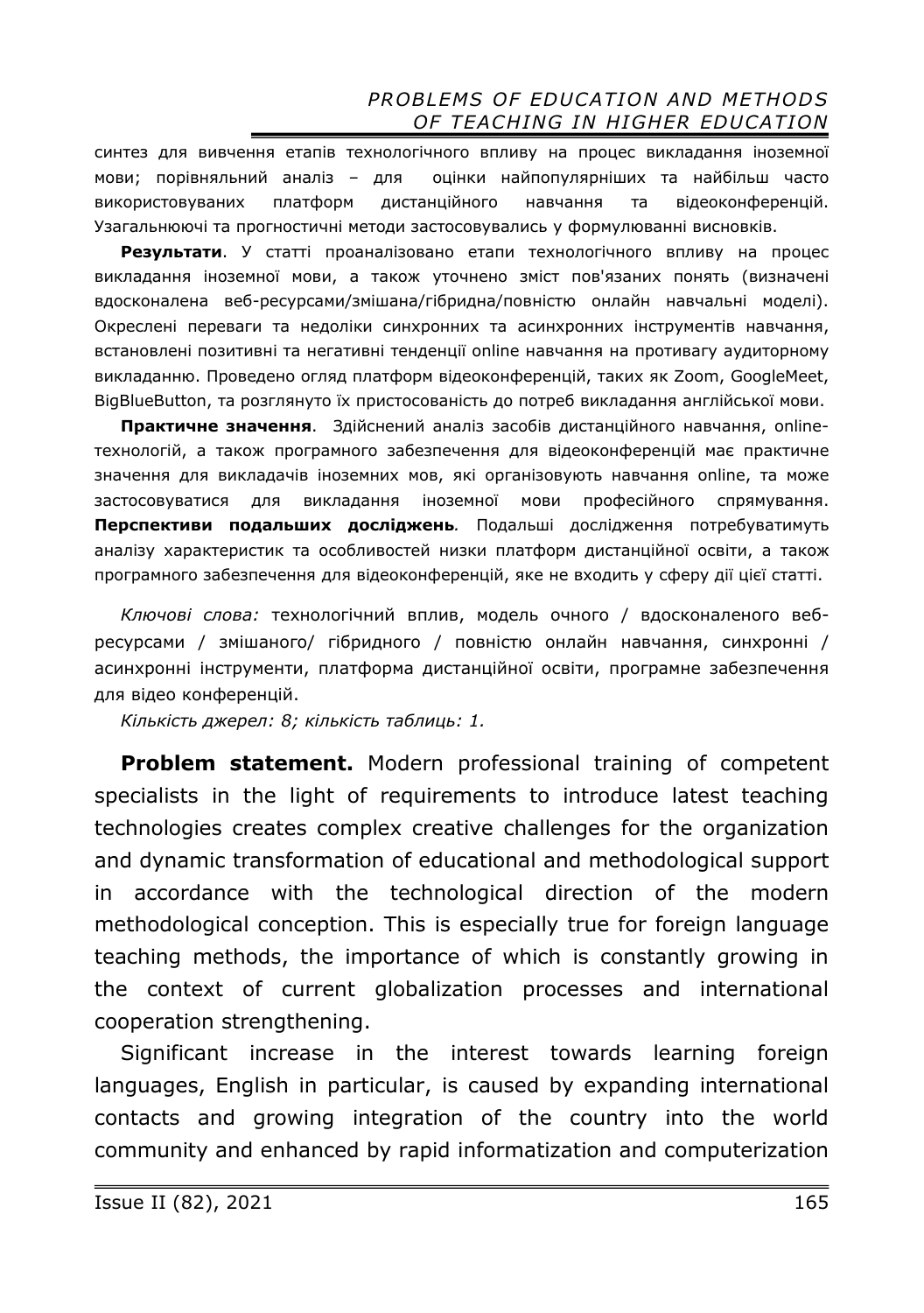of all activities in society: production, science, education, culture, etc. An urgent demand for specialists proficient in foreign languages leads to constant search for ways to improve the educational system, one of the areas of which is the study of methods and forms of learning organization through usage of computer technologies in close cooperation with distance education tools as well as developing effective distance learning courses.

The implications and effects of the Covid-19 pandemic on the world educational community and the necessity to keep social distancing requirements or even more – lockdown rules – have sped up the course of evolution in education, causing rapid transition from Webenhanced learning processes through blended language learning techniques to fully online learning. Thus, when traditional face-to-face communication between teachers and students became impossible, the learning process switched to online and distance learning tools, which considering the need for communicative demand of foreign language teaching methods, produces necessity for particular attention and concern.

**Analysis of recent studies.** The tasks, objectives, methods of formation and results of blended learning teaching models have been investigated in the works of miscellaneous Ukrainian and foreign scholars (B. Tomlinson, C. Whittaker, A. Majumdar, O. Pugaczova, I. Maksak, L. Grebinnyk, etc.). Mentioned scientists provide basic theoretical characteristics of the technology as well as offer practical recommendations for its implementation in EFL classroom. Distance learning techniques, its didactical grounds as well as conditions of usage have been studied in the works of A. Andreev, K. Kolos, V. Kucharenko, J. Adams and others. Particularly important nowadays is the comparative analysis of different distance learning platforms as well as videoconferencing services provided by N. Basaraba, S. Romaniuk, A. Hagler, N. Drake and B. Turner, who analyze basic technical features, advantages and drawbacks which help teachers to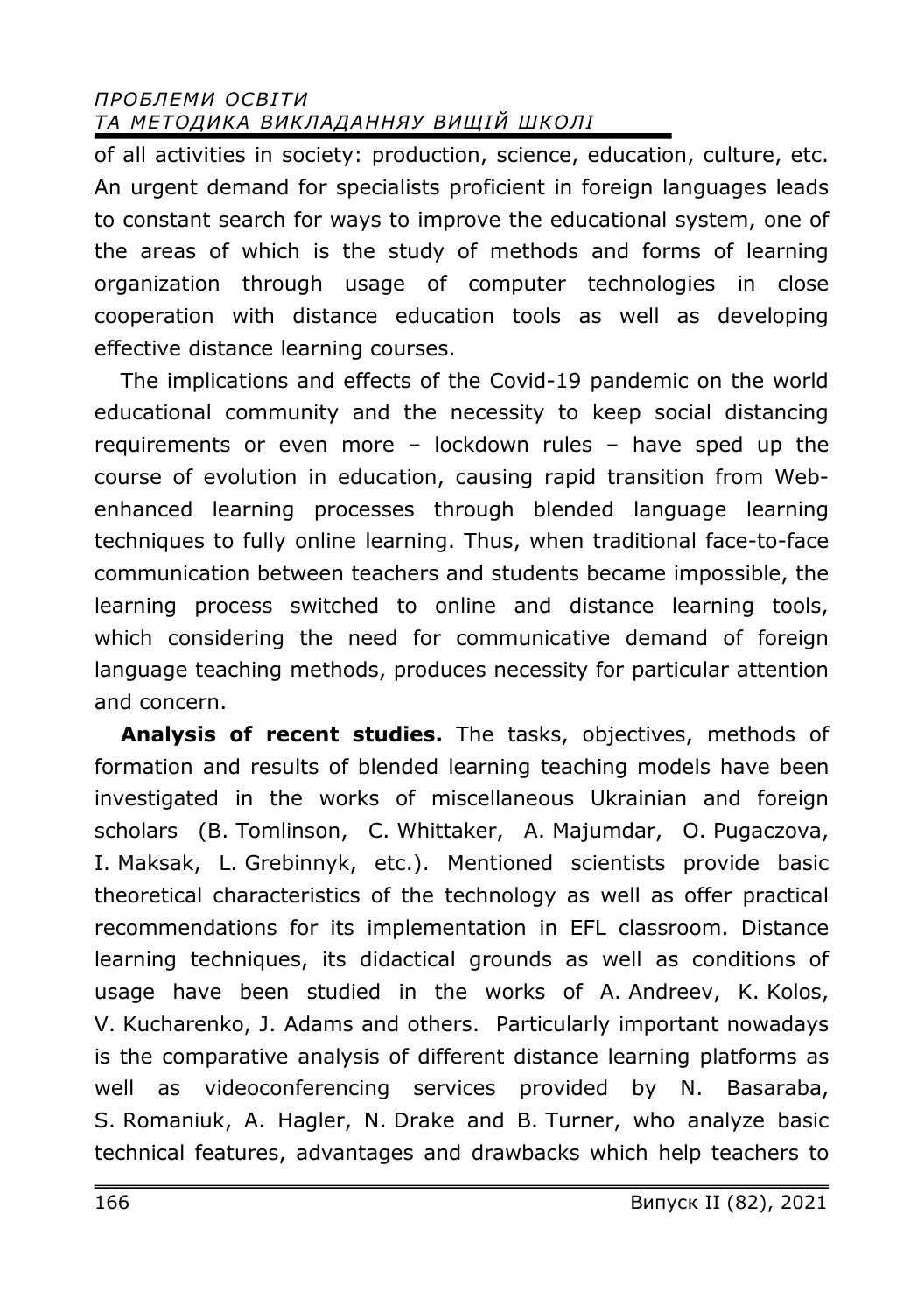choose the best software for online teaching process organization. All those investigations and scientific study results constitute an important basis for further research, especially in the field of teaching English for Specific Purposes online in the conditions of Covid-19 pandemic and the new educational challenges, which urge for the formation of a flexible distance learning course that could combine synchronous and asynschronous learning activities and substitute face-to-face teaching methods with maximum productivity.

In this respect, **the primary objective** of the article is to analyze different distance learning tools and technologies as well as videoconferencing software in order to evaluate their benefits and adaptability to teaching English for Specific Purposes needs. It is well known that teaching a foreign language is a specific task, which is aimed mostly at improving communicative skills as well as teaching listening, speaking, reading and writing in one simultaneous complex that poses special challenges when the function and influence of a teacher as an instructor and / or facilitator is transformed from off-line to online modes.

**Basic material.** Contemporary students need a special approach and highly qualified specialists in the field of modern education, which would encourage young generation to learn foreign languages and love to study. The use of digital resources helps students at universities, stimulates their thinking, provides new opportunities.

Students who were born in the world of information technology and spend a lot of time in social networks, on various web platforms and in general on the Internet, and trust the ideas of the web space more than the postulates in well-known textbooks, need special approaches which would stimulate awareness and enhance their motivation, as well as an appropriate technological platform for the formation of their knowledge and skills. Thus foreign language teachers should constantly review their teaching methods in compliance with nowadays demands [4, p.40].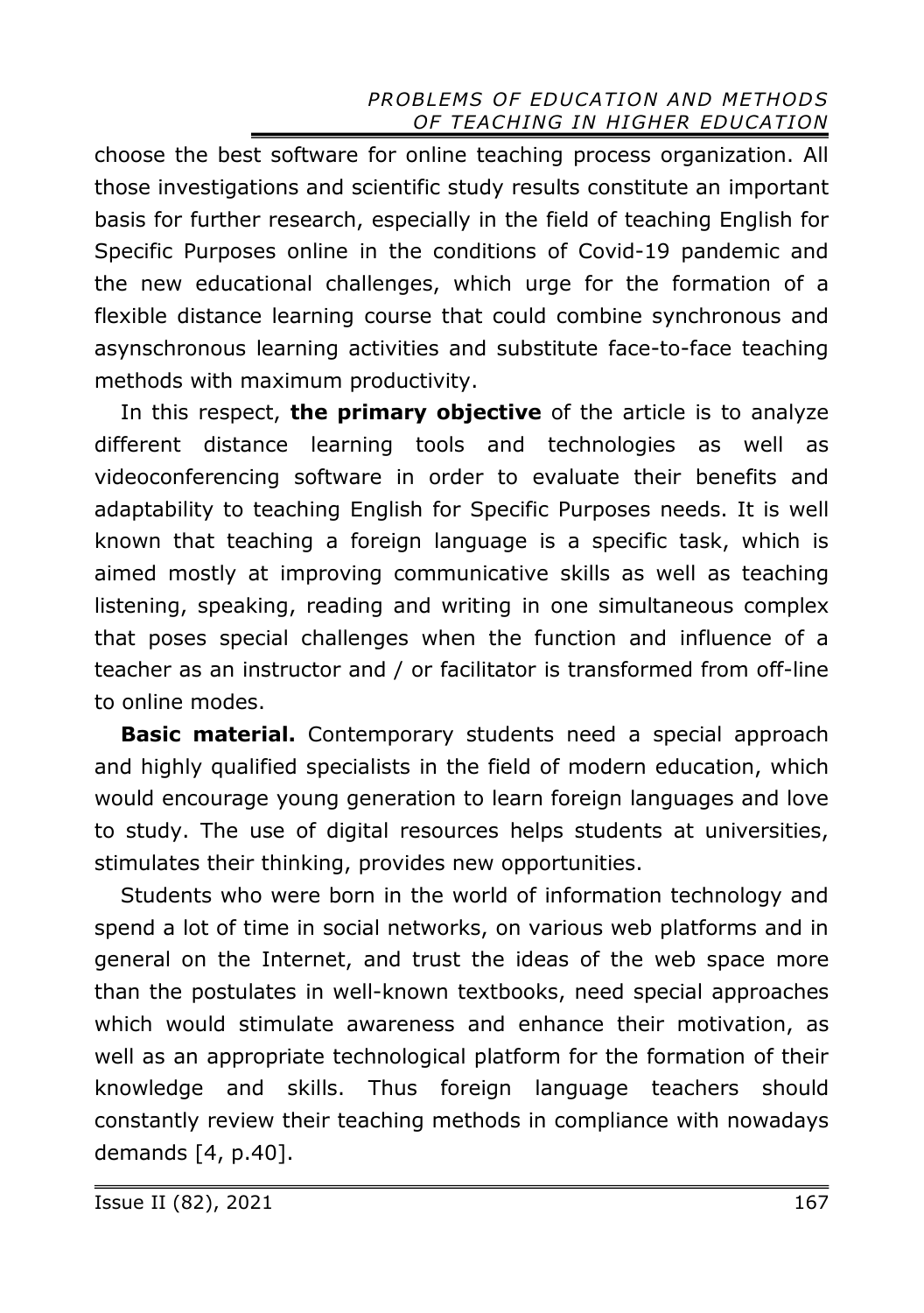The evolution in the technology role for the educational process is related to the advance from distance to online learning. Distance learning was an attempt to solve the temporal and spatial limitations of traditional face-to-face education; online learning was the consequence of full reception of technology as part of our lives.

It is important to understand the stages of technological influence on the teaching a foreign language process as well as to clarify definitions of related to it notions. For better visualization let's take a look at the table presenting taxonomy of terms adopted from British Council book "Blended Learning in English Language Teaching: Course Design and Implementation" [8, p.12]:

| <b>Term</b>  | Definition                                                                                                                  |
|--------------|-----------------------------------------------------------------------------------------------------------------------------|
| Web-enhanced | Subjects that make use of a minimal amount of online materials, such<br>as posting a syllabus and course announcements.     |
| Blended      | Subjects that utilize some significant online activities in otherwise face-<br>to-face learning, but less than 45 per cent. |
| Hybrid       | Subjects in which online activities replace 45-80 per cent of face-to-<br>face class meetings.                              |
| Fully online | Subjects in which 80 per cent or more of learning materials are<br>conducted online.                                        |

As one may see from the table, what started as a web-enhanced course – a combination of mostly face-to-face traditional learning model, making the use of fragmental online aids – turned into a fully online teaching practice with practically no or a minimal fraction of face-to-face interaction. Covid-19 pandemic and the necessity to organize learning process under lockdown conditions has significantly facilitated the transition.

Besides being the only possible variant of educational process organization under recent epidemiological conditions, fully online learning was very soon appreciated for its multiple advantages. First is its flexibility: with the help of distance learning programs, students can take the desired courses from anywhere and anytime using a computer, a webcam with an acceptable resolution (1080p) and a microphone (many webcams already have it built-in) as well as Internet connection. This is especially helpful for Ukrainian third-,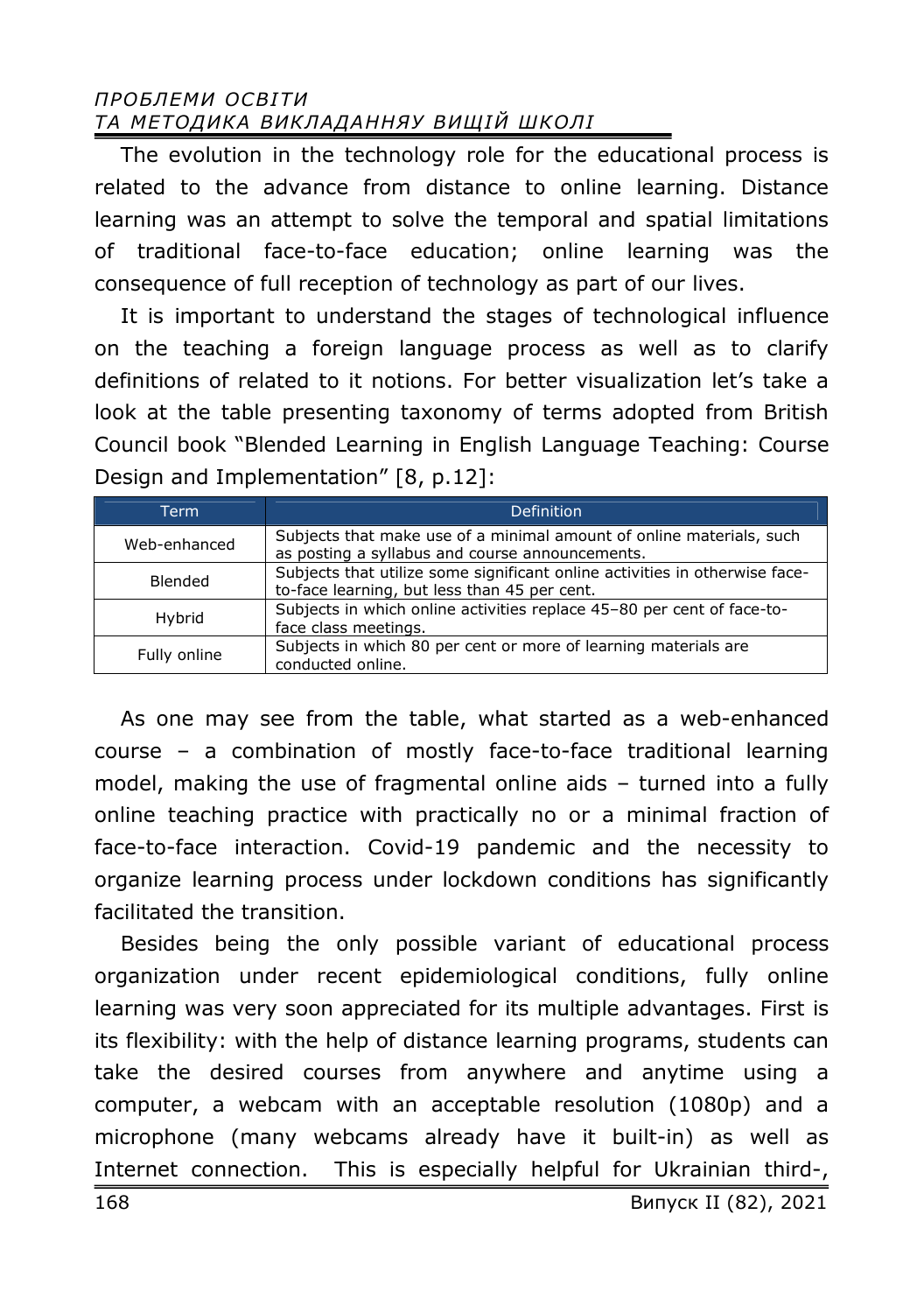fourth- and fifth-year students, who mostly work part-time and need to combine education and working schedules. Thus, when training materials and instructions can be obtained online anytime, it is easier for working students to comply with their curriculum.

Second advantage of online education is its enhanced level of comfort. Since there is no need to go anywhere (e.g. to school or university), one may enjoy an online course from one's own sofa with a cup of good coffee. Teaching with videoconferencing platforms like Zoom, GoogleMeet, BigBlueButton and others is very convenient to the teacher as well. The whole teaching process is greatly facilitated by certain features, which help the class to stay focused, mainly chat, interactive whiteboard as well as screen share options. Firstly, the chat function allows instructors to insert URLs, pictures, and documents so that the entire class can see these materials in real time. The screenshare option, which allows instructors to share their desktop with the entire class and automatically project the necessary material onto the students' laptops, enables the students to stay on track, even if they are not physically in the class with their instructor. This can be used when reading a new text, doing different lexical, phonetic or grammar exercises, when the teacher projects the necessary fragment of work, everyone gets concentrated on it.

In addition to the convenience of taking the course at home, students will have a great opportunity to save more on tuition. Since distance learning takes place online, it means that students do not have to spend money and time on trips to and from their classroom, renting a flat in another city, paying for lunches in a canteen. Another important issue is of psychological character. There are a number of scholars linking videoconferenced interactions that aim at fostering foreign language speaking skills with issues of self-confidence, anxiety and communication apprehension. For example, Kinginger analyzed classroom interactions taking place between language learners in the US and France via international videoconferencing. The research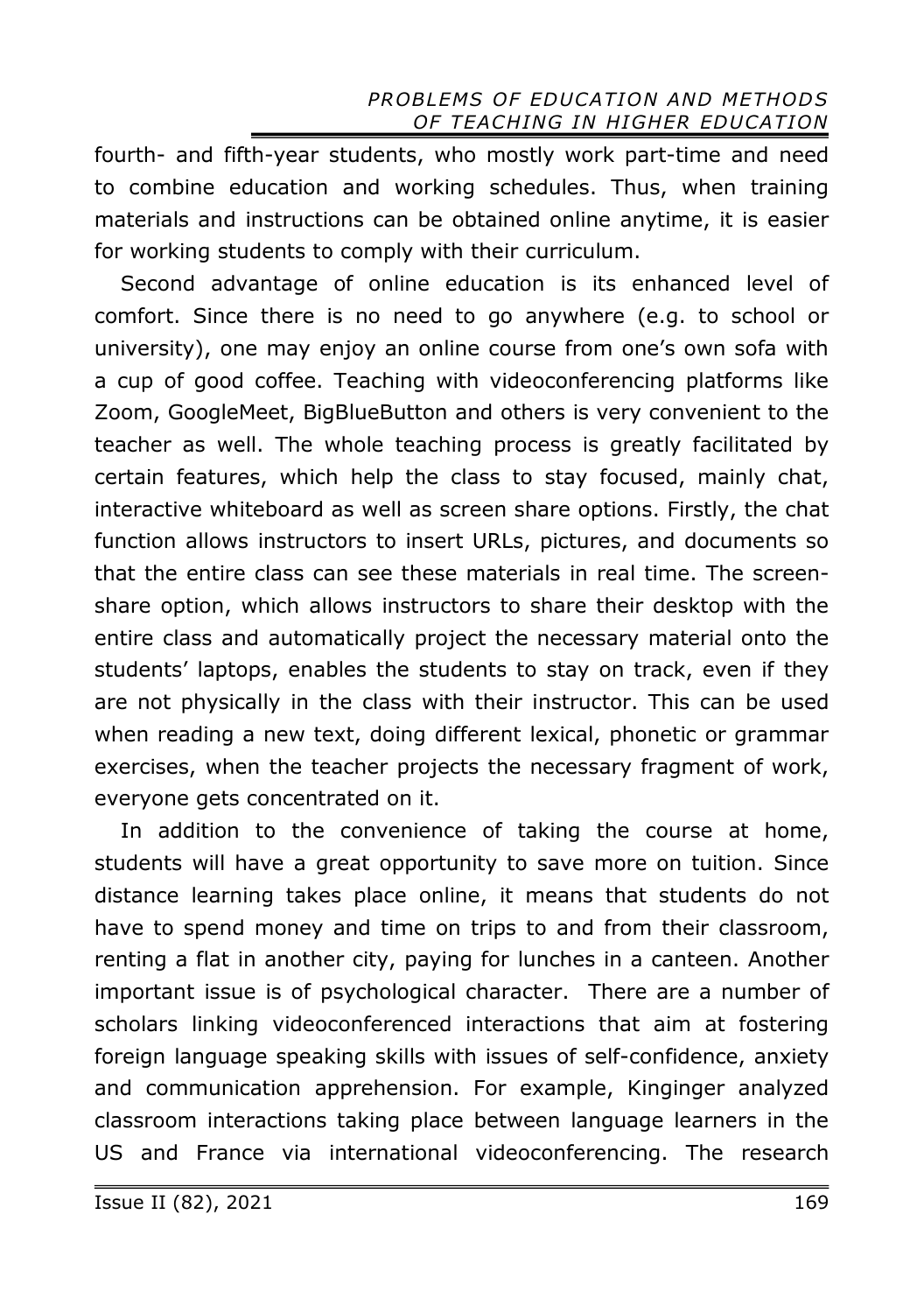project aimed at identifying the morphosyntactic and discourse difficulties experienced by American second language learners interacting with native speakers of French. She found that much of the language use that took place during the conference was beyond these learners' capabilities, due in part to heightened language classroom anxiety, and in part to differences between the variety of French learned in American schools and the French spoken by educated native speakers [5, p.192].

Despite so many advantages, online learning has its peculiarities, if not to name them drawbacks. The most important for young learners is lack of social interaction. Studying in a real institution gives students the opportunity to meet and communicate in person with people from different places. Distance learning restricts students only to Internetbased classes and learning materials. Although students can interact through chats, whiteboards, emails, and / or video conferencing software, this experience cannot be compared to a traditional face-toface communication.

Besides, the shift from offline to fully online teaching practice constitutes new challenges for teachers in the choice of most effective tools that not only lead to language skills improvement, but also keep students' motivation high and sparkle interest towards learning. Let's analyze the most popular online methods of teaching a foreign language to understand their peculiarities necessary for the efficient online learning conditions formation.

The design of e-learning courses is usually based on a specific context using webinars, video clips, audio scripts, forums, charts, ICQ, videoconferencing, online testing, interactive textbooks and whiteboards. E-learning technology tools can be divided into two major groups: synchronous (chats, ICQ, videoconferencing, interactive boards) and asynchronous (electronic mail, blogs, forums, social networks, video and audio podcasts, online testing). The asynchronous nature of network communications allows users to engage in a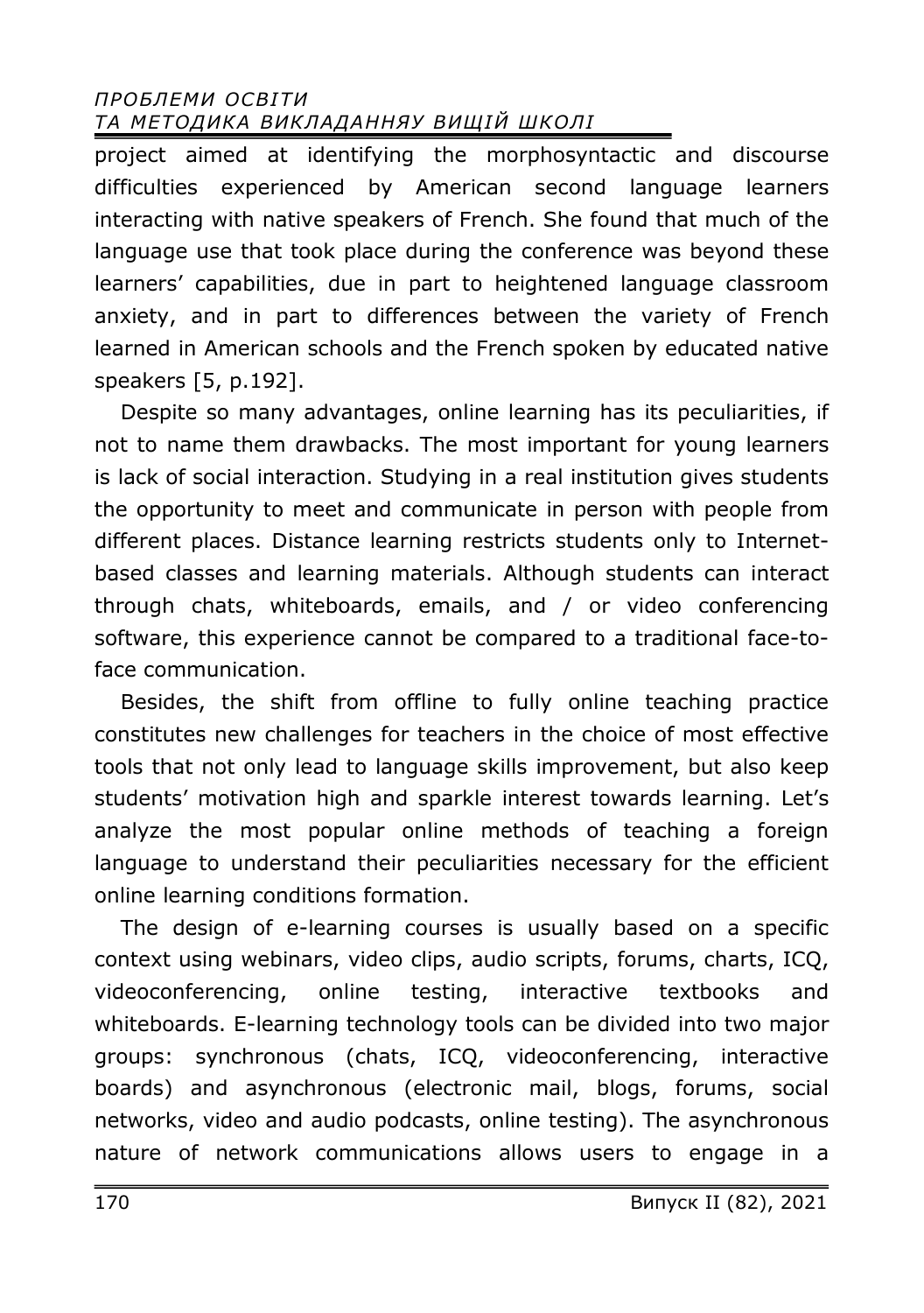dialogue, forum or chart at any convenient time, regardless of time or location. However synchronous tools help to provide live interaction between students and their teacher, solve problematic issues on the spot, correct and facilitate if anything is wrong immediately, which in its turn is a very close approximation of face-to-face learning mode.

To be more precise, there are numerous advantages and disadvantages of both synchronous and asynchronous means of elearning and data transmission. For example, while videoconferencing and chats maintain personal interaction with students; offer them direct visual and voice contact; enable reception of non-verbal signals that support the interaction; provide timely support through instant feedback and can be characterized by immediacy, operational cooperation, and language spontaneity similar to natural conversation, they simultaneously have multiple drawbacks which should be taken into consideration in the course planning process.

First and very important is technological difficulties. This fact is a general drawback of web-based technologies and does not, necessarily, signify a fault of videoconferences. Internet bandwidth is of great importance here. For video connection to be effective, you need it to be high. Without sufficient bandwidth, the sound drops in and out, forcing students and instructors to ask each other to repeat themselves. This may be very annoying and pose additional load to vocal cords. In this sense, bandwidth is a potential problem for students from, or temporarily residing in, places with low quality internet connection. And it is also the cause of noticeable voice transmission setbacks which make immediate corrections of students' mistakes a difficult undertaking.

Besides when instructors introduce videoconferencing to fresh and technically unprepared students, they should allow the so-called learning curve necessary for students to use the technology effectively. Most videoconferencing services like Zoom or Viber need their applications to be installed first and require the students to undergo a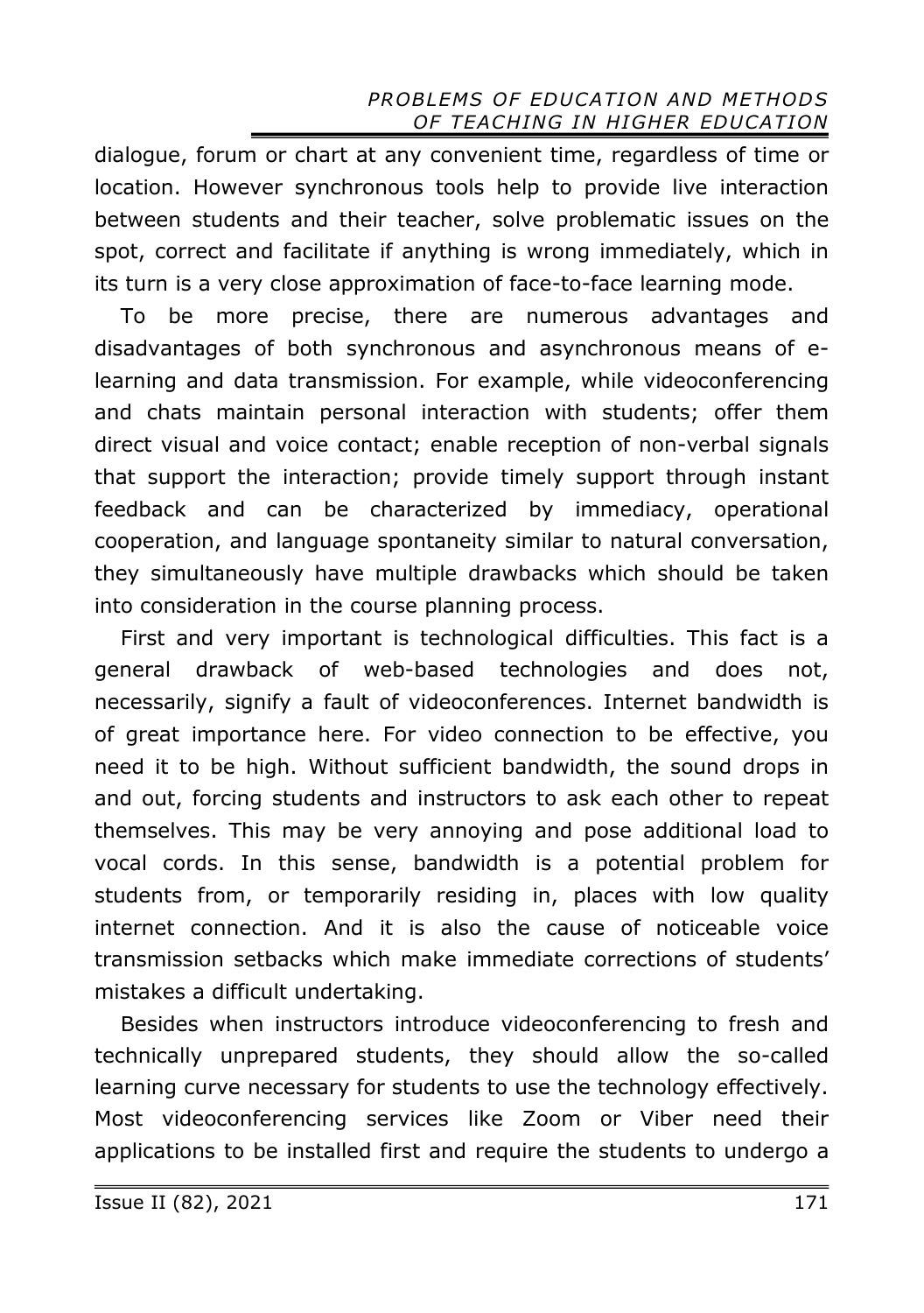simple registration process before proper operation starts. Thus instructors should account for some additional time for everyone to become technologically competent before the actual lesson begins. Some supplementary five minutes might be necessary for everyone to join the lesson as there is always the so-called downtime when students gradually get connected to the virtual classroom.

Another significant problem is fragmentation of learning – students may appear in situations which distract their attention. Since instructors cannot see the screens of their students, unless they share them with the class, no one has any idea what everyone is doing. Consequently, students prone to distraction may have other webpages open on their screens during some portions or even the whole class. Many of them turn off their camera and voice buttons so that everything that is available is a name projected onto a black square. To rectify the problem an instructor needs to constantly check the students' involvement and ask for feedback throughout the class. Ideally, instructors should only offer videoconferencing lessons to extremely disciplined and highly motivated students as lack of face-toface contact makes it harder to stay focused throughout the course of an entire lesson. Thus, if distractions could effortlessly derail the class, instructors may want to reconsider which students they teach via videoconferencing tools.

Communication between students during the class is another important consideration for online instructors. On the whole, interaction between students which hindered so much an offline class is minimal in videoconferencing because each user hears instantly whoever is speaking and what about. However, as only one speaker is available at a time in a virtual classroom, pair work, which is an important element of communication training in an offline class, should be eliminated. There is no way for students to separate into smaller groups and talk among themselves. Therefore, to increase the level of student participation foreign language videoconference lessons should be designed for a relatively small class size.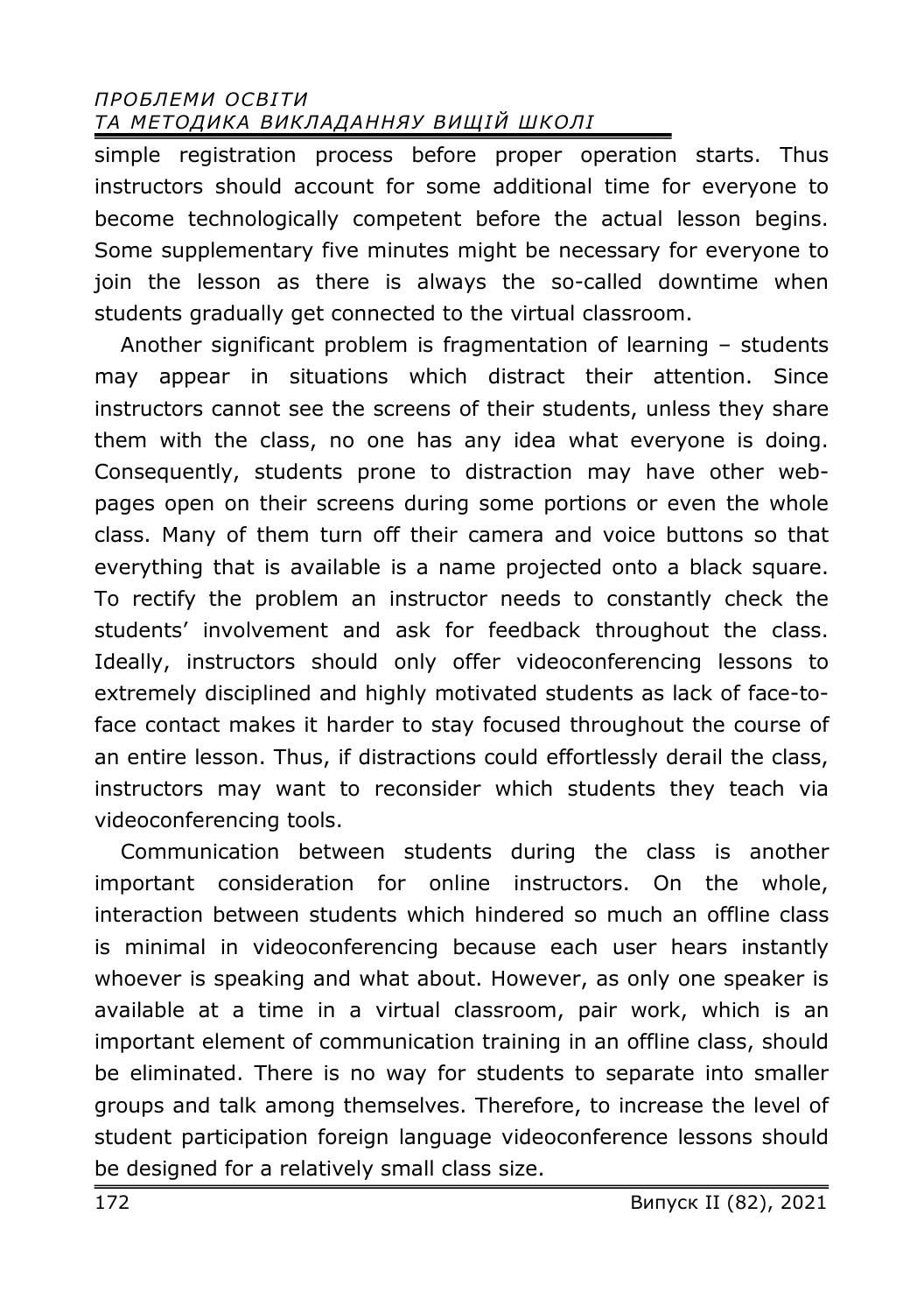The biggest drawback of videoconferencing in comparison to faceto-face class is difficulty in students' progress assessment as well as evaluation of the degree of their task performance independence. When checking vocabulary memorization, reciting poems or text retelling it is difficult to eliminate cheating as students may peep into the list of words or even read the original poem/text open on their computer screens with impunity quite unnoticed. A good idea here is to ask them to pass the necessary oral testing with their eyes closed, which enables the instructor to adequately assess his or her students' endeavors. Writing dictations – an important element of an offline language class – also appears complicated. At this point a videoconferencing course should be supplemented by asynchronous means of e-learning like online testing.

Asynchronous means of e-learning and data transmission have the following advantages:

· offer additional time and opportunity to consider the decision and think over the answer;

· provide opportunity for full participation in the communication process at any time;

· give a sense of comfort when communicating in writing;

· the speed of speech can be changed, and students with different language skills can be easily involved in the course;

· enable minimal dependence on time, place and planning process.

However asynchronous tools lead to a delay of feedback for hours or even days. Whenever a group decision is to be made, the process may take a much longer period than in the usual face-to-face practice. Moreover, lack of personal contact and verbal communication lowers motivation as the so-called rapport between an instructor and students cannot be built. Shortage of direct bilateral interaction, which characterizes many asynchronous tools, in general opposes the goals of foreign language teaching as language presupposes interaction and communication to function properly. Nevertheless, when the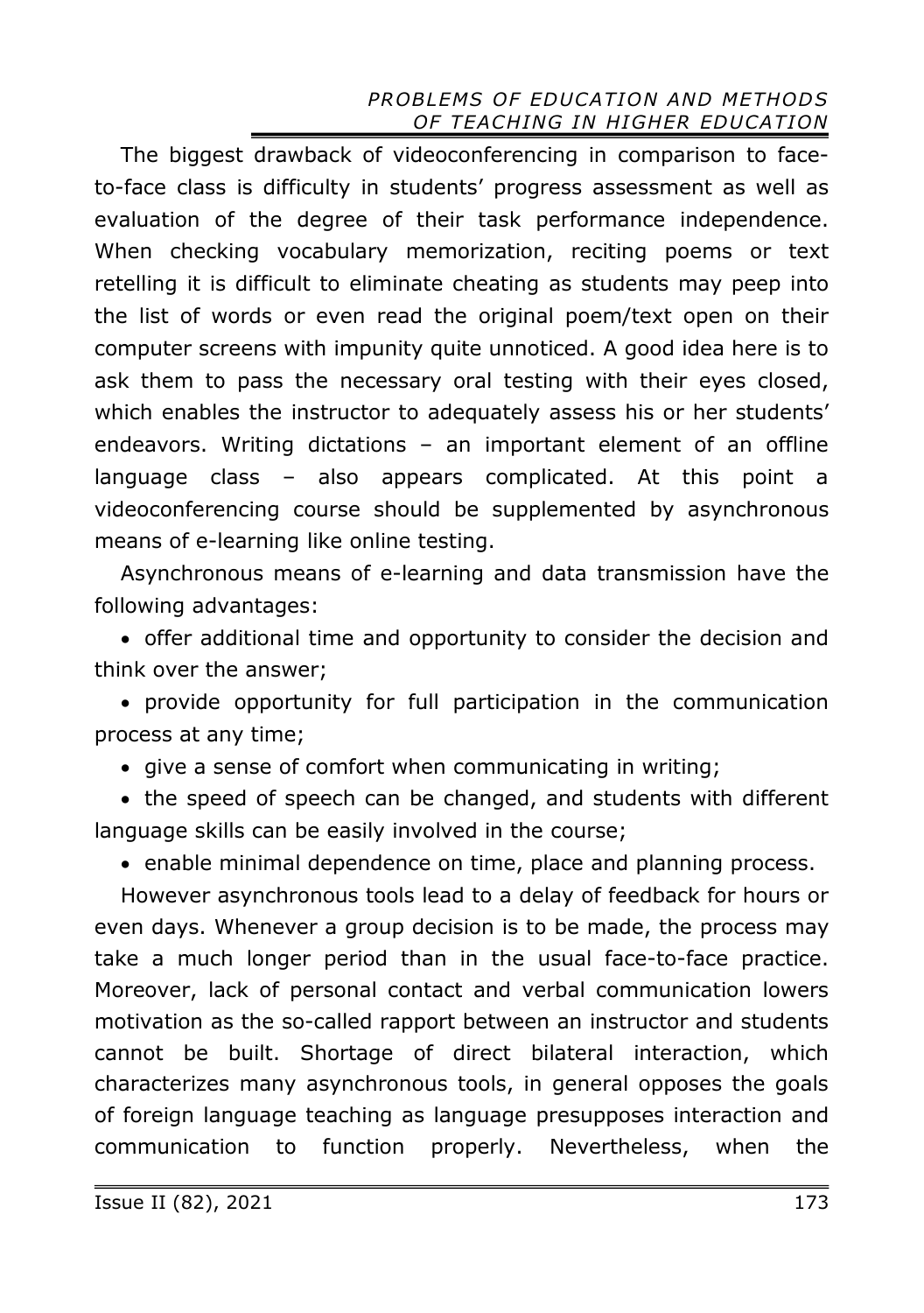interaction has been provided for, distance technologies can maintain the integrity of foreign language teaching. Thus, learning strategies that encourage student-teacher dialogue as well as support student autonomy should be incorporated into distance learning programs.

**Conclusions.** Considering all pros and cons of the synchronous and asynchronous teaching means, it is quite obvious that an efficient online learning course should be a combination of both and make the most of the new technological possibilities which e-learning offers. Thus, to provide for live conversations, reception of non-verbal signals, enable the immediacy and spontaneity of response, creating time pressure on the participants to process input and provide output in real time, one should devote 70-80 per cent of scheduled time for videoconferencing activities, which might include mutual text reading, grammar explanations, vocabulary chores, solving problems, building up dialogues, text retelling, etc. In this respect the audiovisual channel of communication and time pressure which entail the need for an immediate response definitely put the videoconferencing context very close to a real-life authentic situation.

Meanwhile videoconferencing should be supplemented by asynchronous tools, devoting 20-30 per cent of scheduled time or hours dedicated to students' individual work to them, such as computer testing or writing tasks for example. Immediate testing can simplify the process of students' progress assessment as there is no need to spend lots of time on test papers correction. Platforms like Google Classroom and Moodle record the loading time of the completed task by the student, and therefore the teacher can accurately track the timeliness of student performance. Furthermore, asynchronous educational tools help to significantly reduce the problem of skipping classes, as students have the opportunity to independently process the material in electronic form and perform all necessary practical tasks.

On the whole, online education can entirely substitute an offline learning process when properly organized. However, this mode of